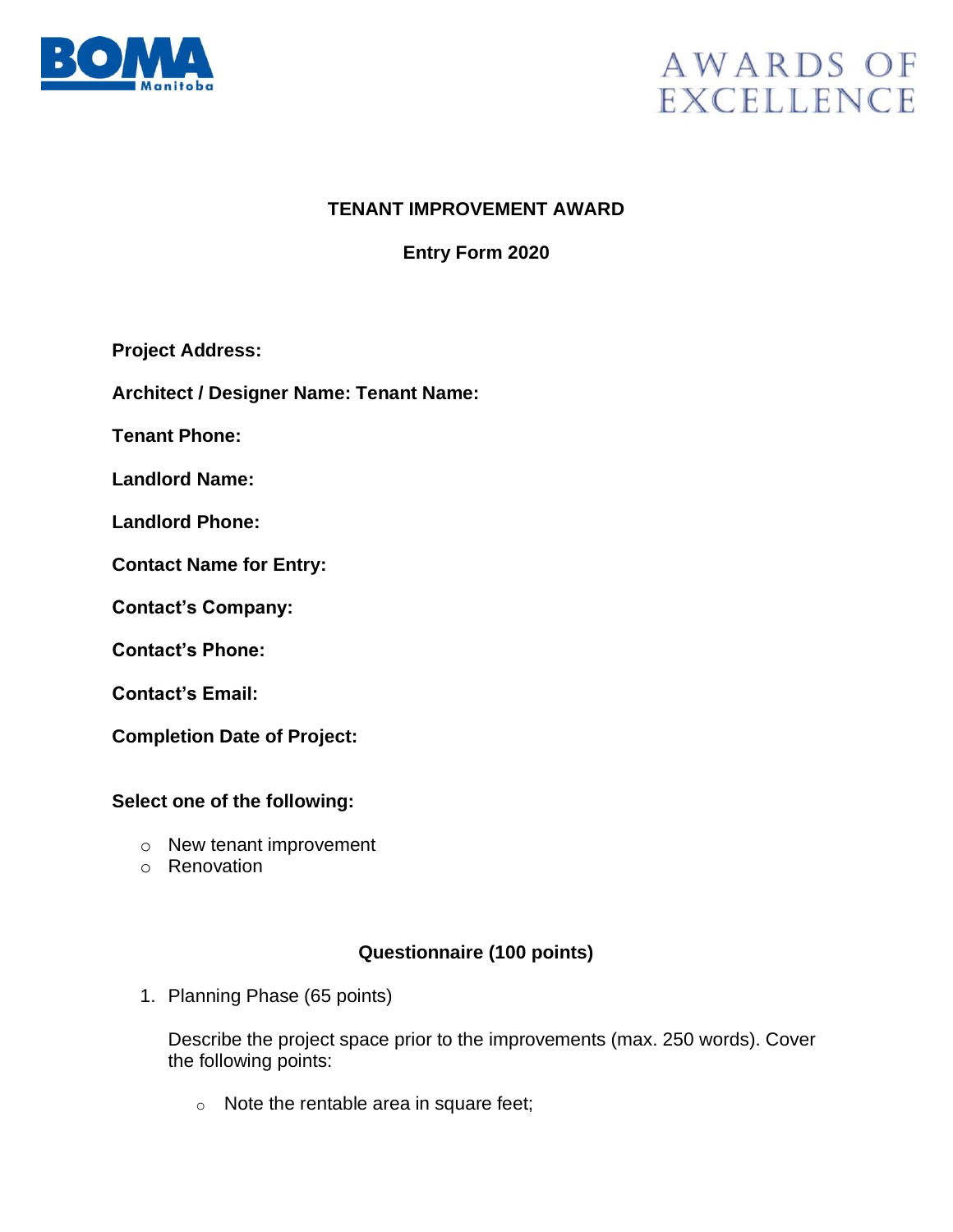- $\circ$  Describe the tenant's objectives (10pts);
- o Describe the planning (15pts);
- o Describe the design concepts (20pts);
- $\circ$  Describe use of base building elements did you keep or change the lighting, ceiling, etc. (10pts);
- o List any environmental and/or recycling considerations (10pts);
- o Include any other pertinent information
- 2. Cost Effectiveness (15 points)

Costing summary: Provide dollar amounts for the following: Total consultant costs including Interior design fees; disbursements; engineering; and other consultant fees: \$

Total construction costs including: built-in millwork; finishes; site superintendent; cleanups; and permit costs: \$\_\_\_\_\_\_\_\_

Total cost per rentable square foot (include all costs): \$\_\_\_\_\_\_\_\_

3. Value (10 points)

Explain how this project enhanced the present and future value of the building. You should consult with the building owner on this requirement or, alternatively, include a statement from the owner directly.

4. Tenant Satisfaction (10 points)

This section should be completed by the tenant, or alternatively, you may attach a testimonial letter from tenant that addresses the following: How satisfied are you with the design? Did the project meet your budget constraints? Was the project completed on schedule? Is the office space functional? Any other comments?

5. Attach with this submission, the new floor plan on 8  $1/2$ " x 11" or 11" x 17" format, complete with scale bar, illustrating walls, doors, millwork, interior glazing and furniture layout.